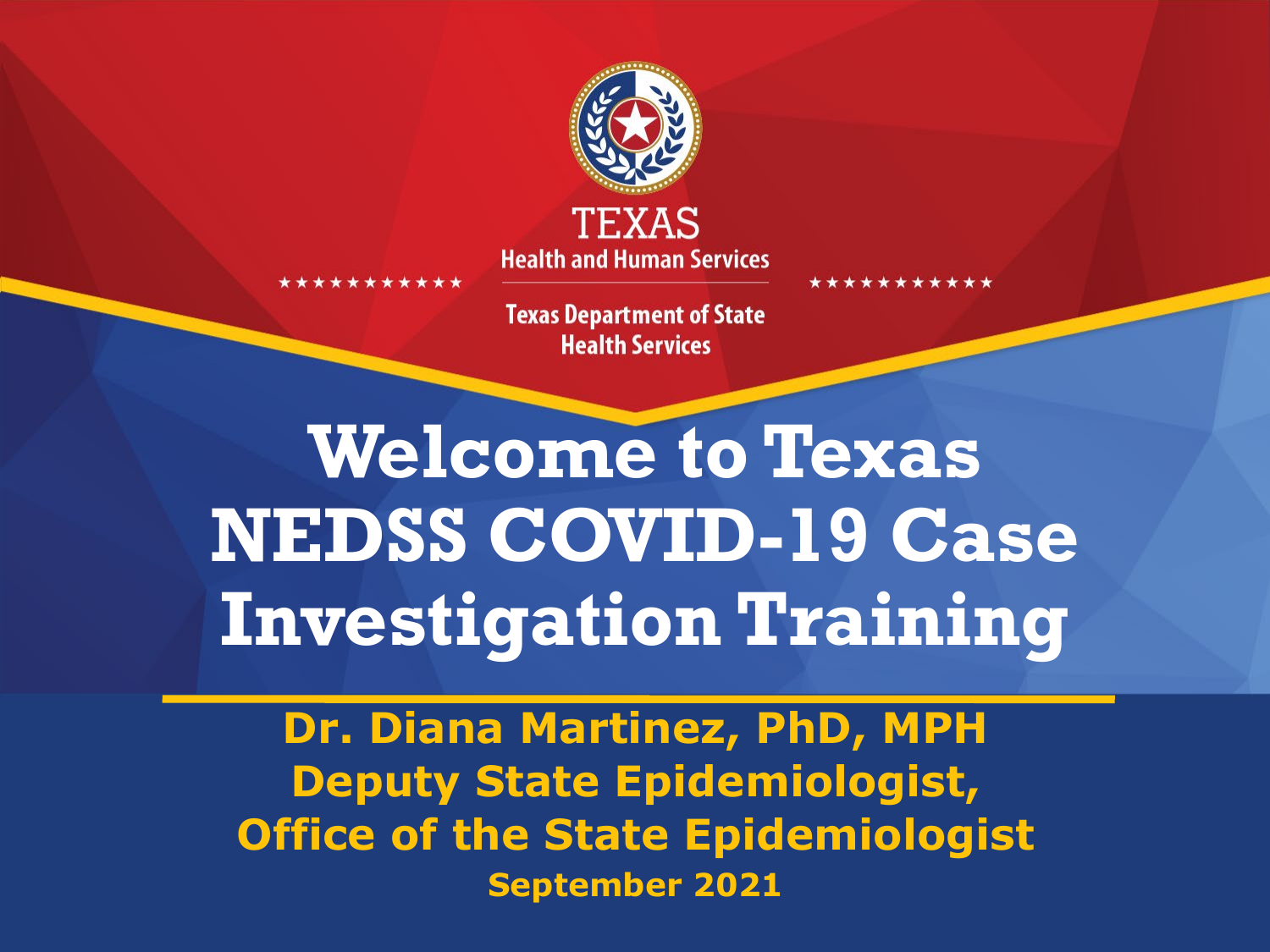## **Overview**



**Texas Department of State Health Services** 

I. Introduction/Welcoming II.Office of the State Epidemiologist III.Transition to NEDSS IV.Guidance on Prioritization of COVID-19 Case Investigations V. Contact information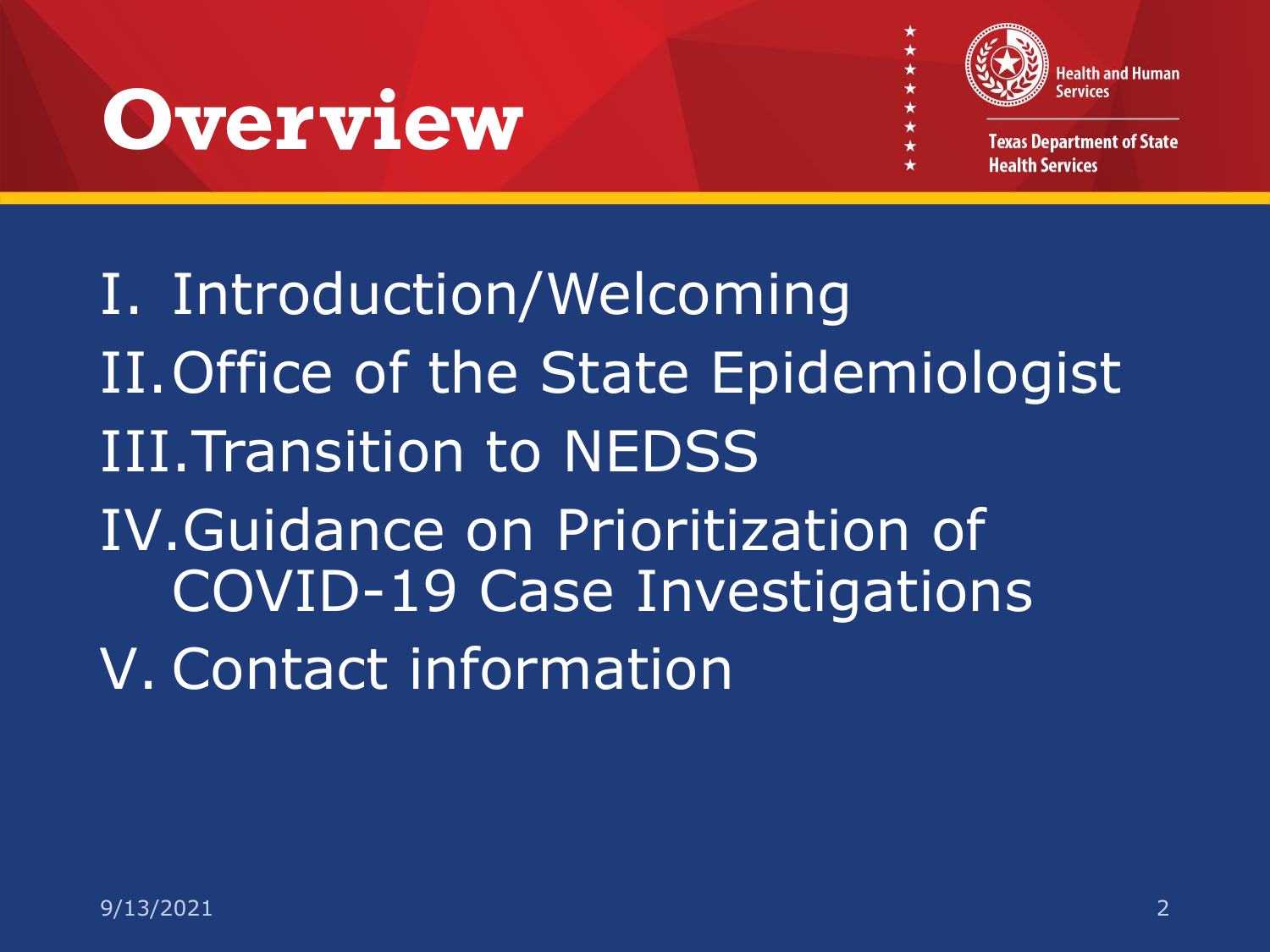## **Office of the State Epidemiologist**



**Texas Department of State Health Services** 

#### **Established: December 1, 2020**

#### •**At DSHS:**

- •Serves as subject matter expert on epidemiologic matters and communicable/noncommunicable diseases for the department
- •Integrates epidemiologic and medical data to inform development of public health policy for Texas
- •Provides leadership and coordination for data analysis and presentation, especially through the Center for Health Statistics

#### •**At state level:**

•Provides epidemiology and disease control consultation to state facilities, health service regions, local health agencies, and other entities

#### •**At national level:**

- •Serves as primary point of contact to the CDC and other federal agencies for epidemiologic science and surveillance issues
- •Serves as representative for Texas in national public health professional societies, such as CSTE, and at national public health meetings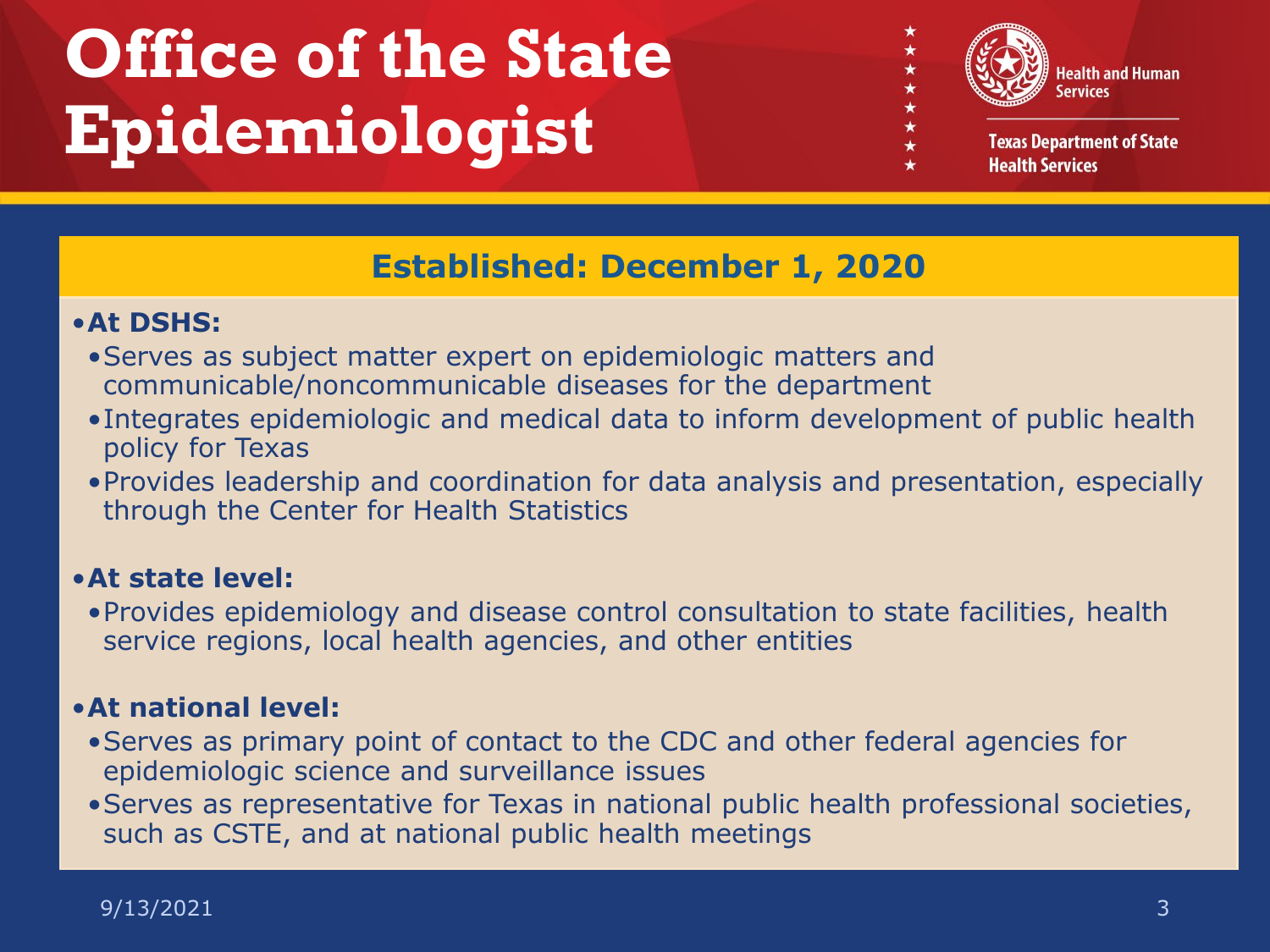## **Senate Bill 968**

#### **Section 15**

#### • Passed the Senate on April 21, 2021

- 31 Yeas, 0 Nays,
- Passed the House, with amendments, on May 26, 2021
	- 146 Yeas, 2 Nays, 1 present not voting

| 1  | Code, is amended by adding Section 1001.0515 to read as follows:   |
|----|--------------------------------------------------------------------|
| 2  | Sec. 1001.0515. OFFICE OF CHIEF STATE EPIDEMIOLOGIST. (a)          |
| 3  | The commissioner shall:                                            |
| 4  | (1) establish an Office of Chief State Epidemiologist              |
| 5  | within the department to provide expertise in public health        |
| 6  | activities and policy in this state by:                            |
| 7  | (A) evaluating epidemiologic, medical,<br>and                      |
| 8  | health care information; and                                       |
| 9  | (B) identifying pertinent<br>research<br>and                       |
| 10 | evidence-based best practices; and                                 |
| 11 | (2) appoint a physician licensed to practice medicine              |
| 12 | in this state as the chief state epidemiologist to administer the  |
| 13 | Office of Chief State Epidemiologist.                              |
| 14 | (b) The chief state epidemiologist must:                           |
| 15 | (1) be board certified in a medical specialty; and                 |
| 16 | (2)<br>have significant experience in public health and            |
| 17 | an advanced degree in public health, epidemiology, or a related    |
| 18 | field.                                                             |
| 19 | (c) The chief state epidemiologist serves as:                      |
| 20 | (1) the department expert on epidemiological matters               |
| 21 | and on communicable and noncommunicable diseases; and              |
| 22 | (2) the department's senior science representative and             |
| 23 | primary contact for the Centers for Disease Control and Prevention |
| 24 | and other federal agencies related to epidemiologic science and    |
| 25 | disease surveillance.                                              |
| 26 | The chief state epidemiologist may provide professional<br>(d)     |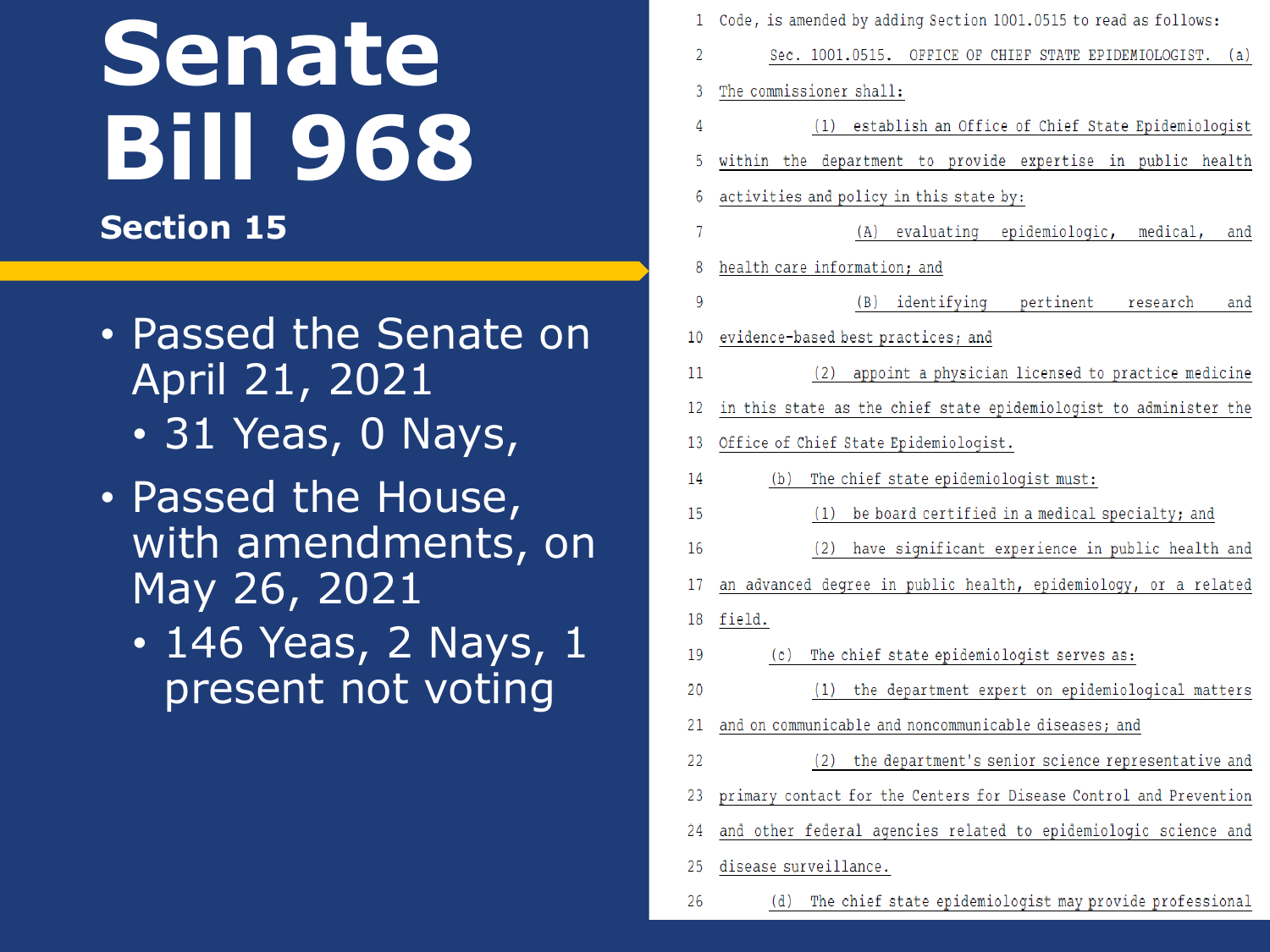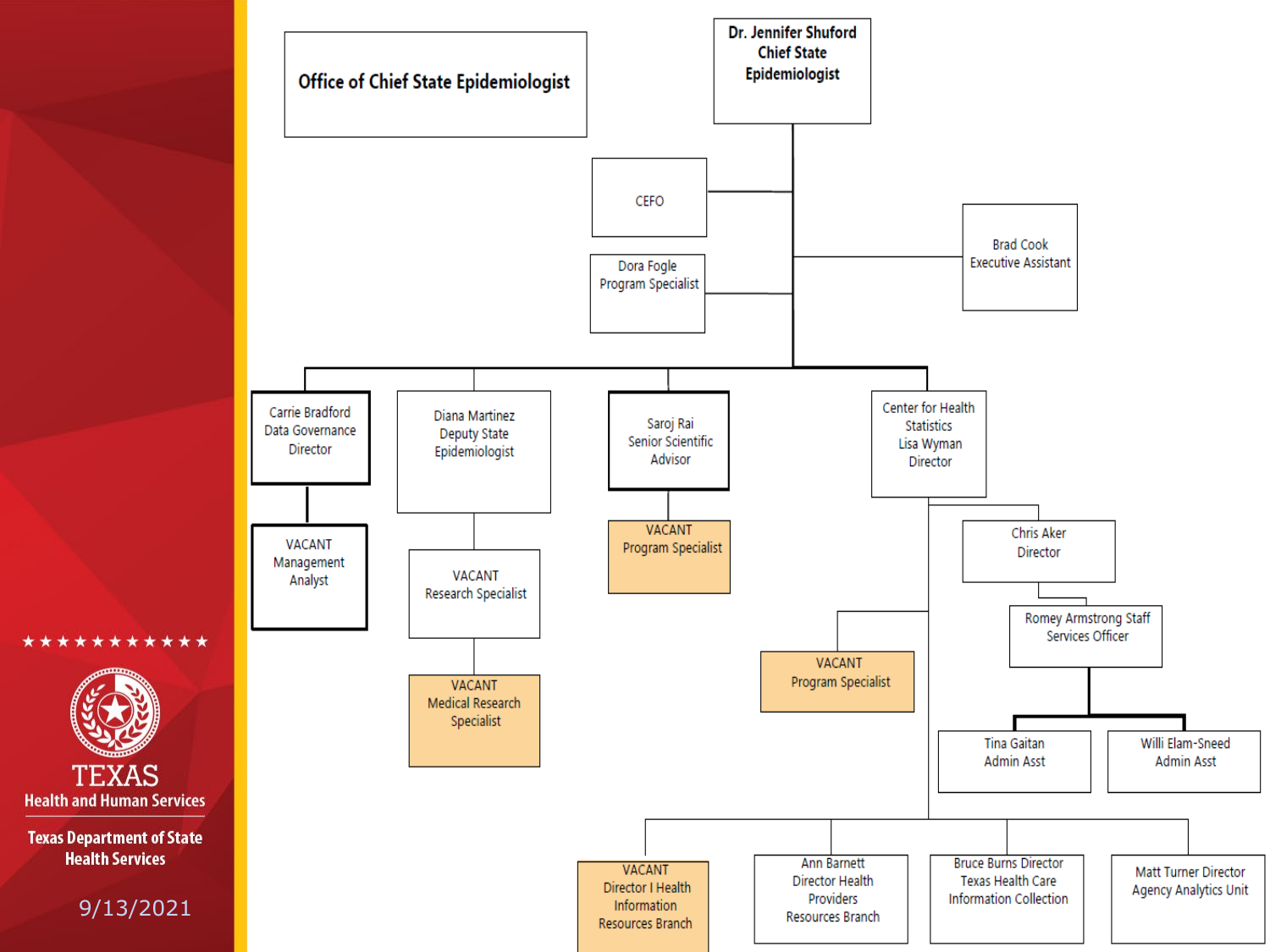

\* \* \* \*

## **Transition to NEDSS**

**Texas Department of State Health Services** 

- Effective September 1, prioritization of COVID-19 investigations
- Beginning November 1, resume use of the Texas National Notifiable Electronic Disease Surveillance System (NEDSS) as the primary disease surveillance system for conducting and reporting COVID-19 case investigations
	- **Adherence to CDC/CSTE case definition and** epi case criteria guidance
	- **Validating laboratory reports**
	- **Use of non-electronic laboratory reports** (ELRs) to begin case investigations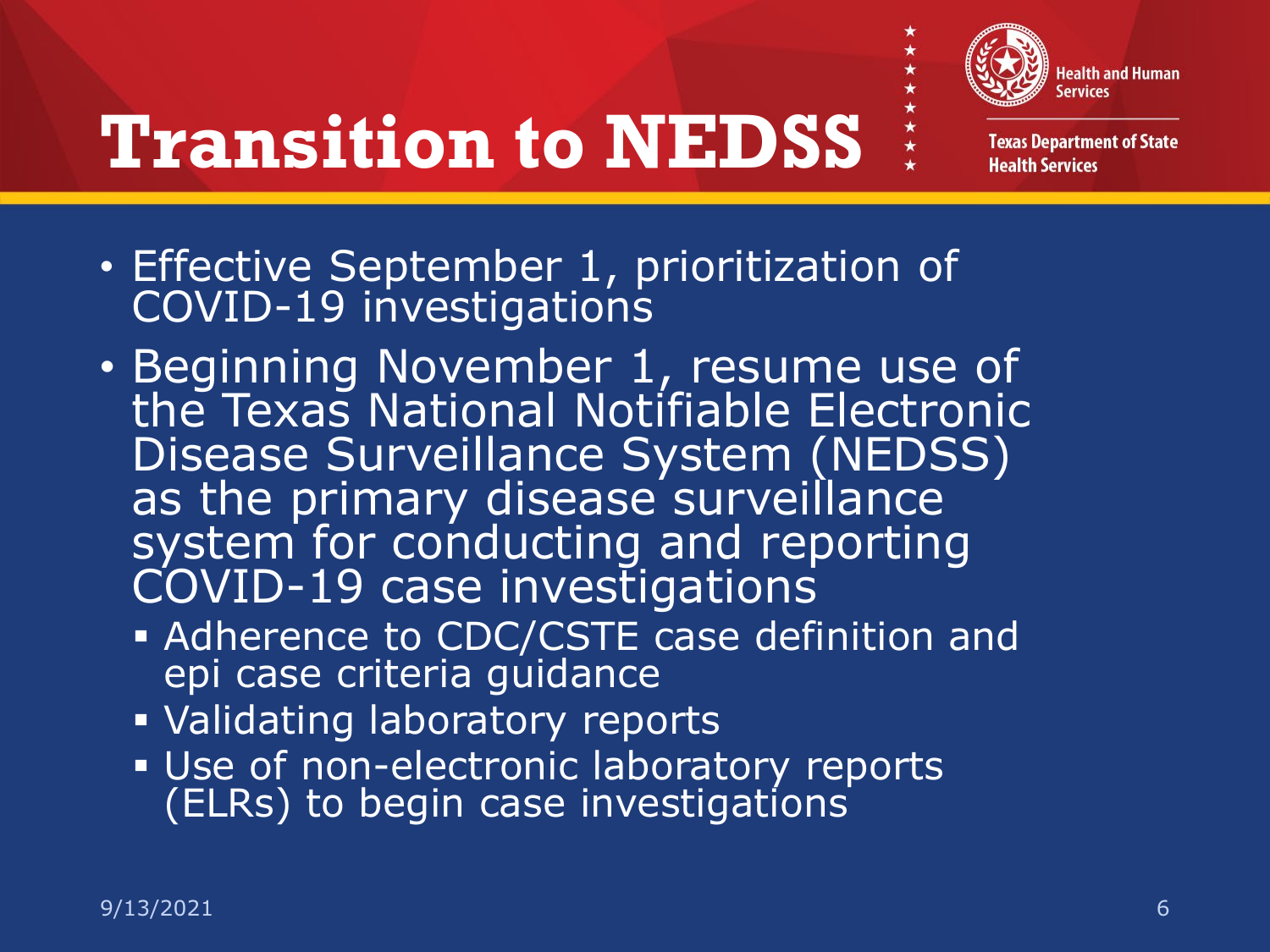

**Texas Department of State Health Services** 

#### **Prioritization 1**

- Reported COVID-19 associated outbreak(s) in a vulnerable population or a facility that houses individuals that are at high risk for severe illness (e.g., nursing homes, assisted- living facilities, elderly/adult daycares, etc.) and correctional facilities
- Confirmed and probable hospitalization cases

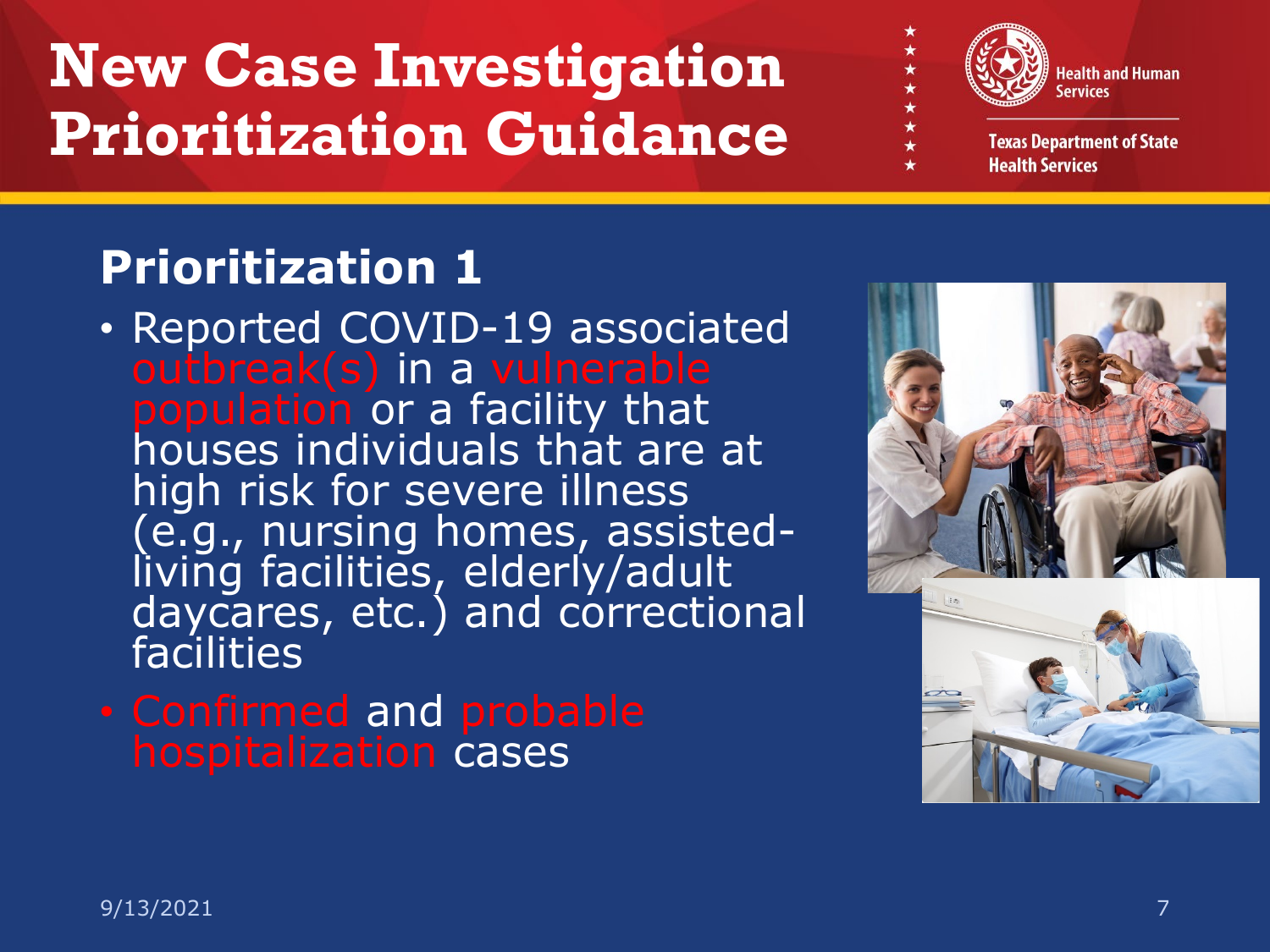

**Texas Department of State Health Services** 

### **Prioritization 2**

• Reported COVID-19 associated outbreak(s) in a or facility that does not house high risk individuals (e.g. schools, child daycares, camps, production plants, mass gatherings, etc.)



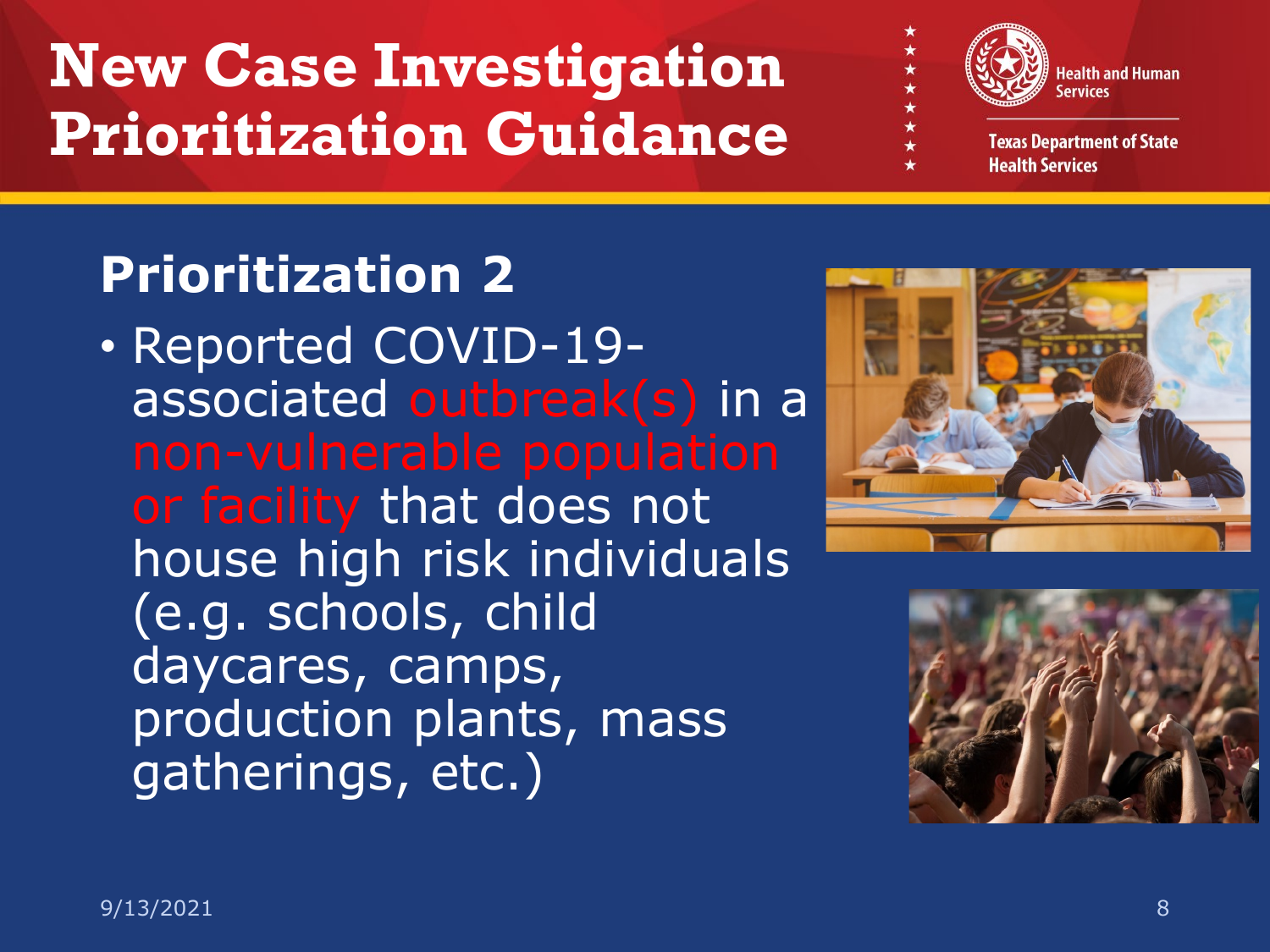

**Texas Department of State Health Services** 

### **Prioritization 3**

- COVID-19 vaccine breakthrough cases (*hospitalization and deaths only*)
- Sequence confirmed emerging COVID-19
- COVID-19 reinfections



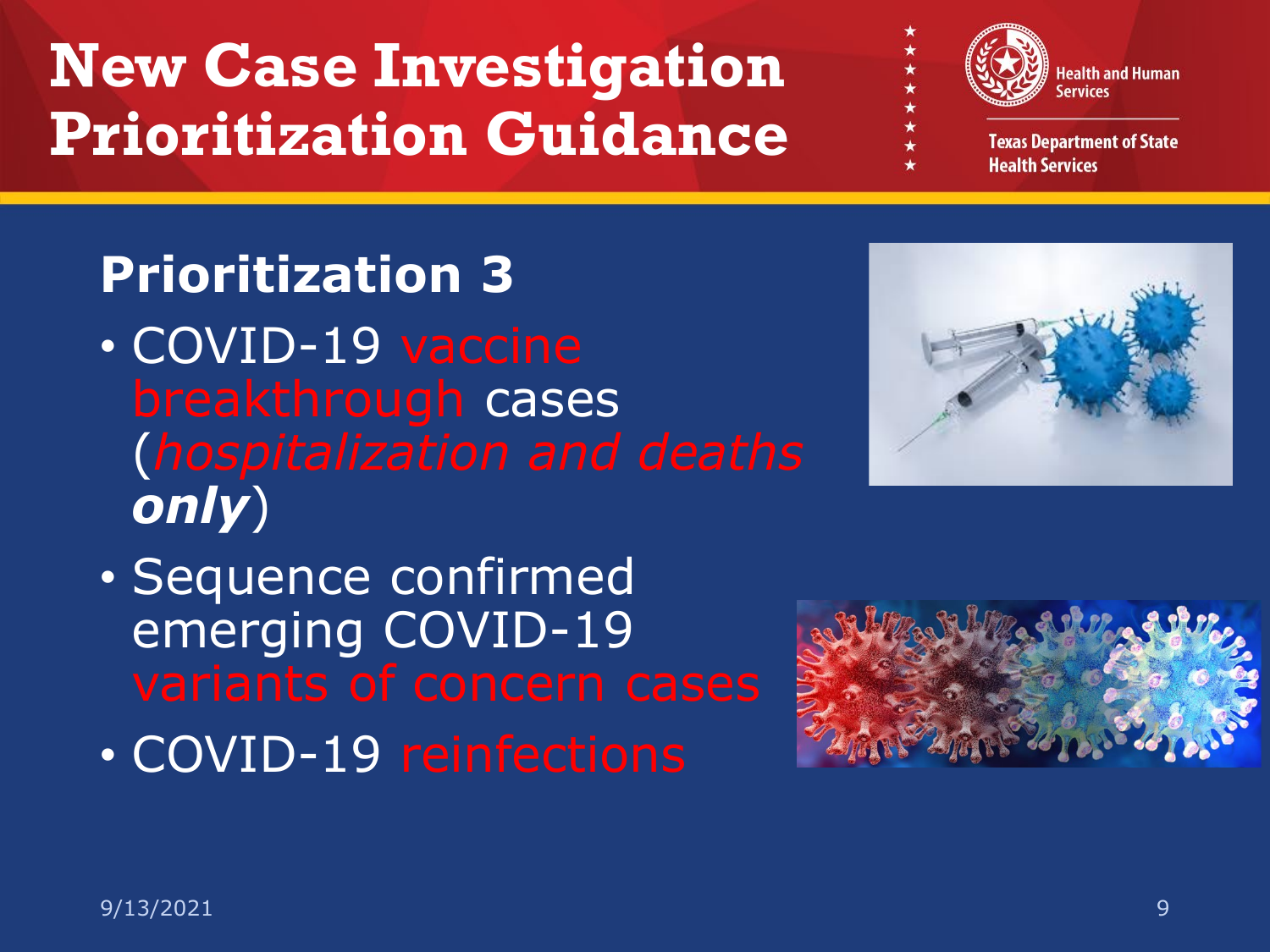

**Health Services** 

# **Prioritization 4** •Confirmed and Probable COVID-19 cases in •COVID-19-associated fatalities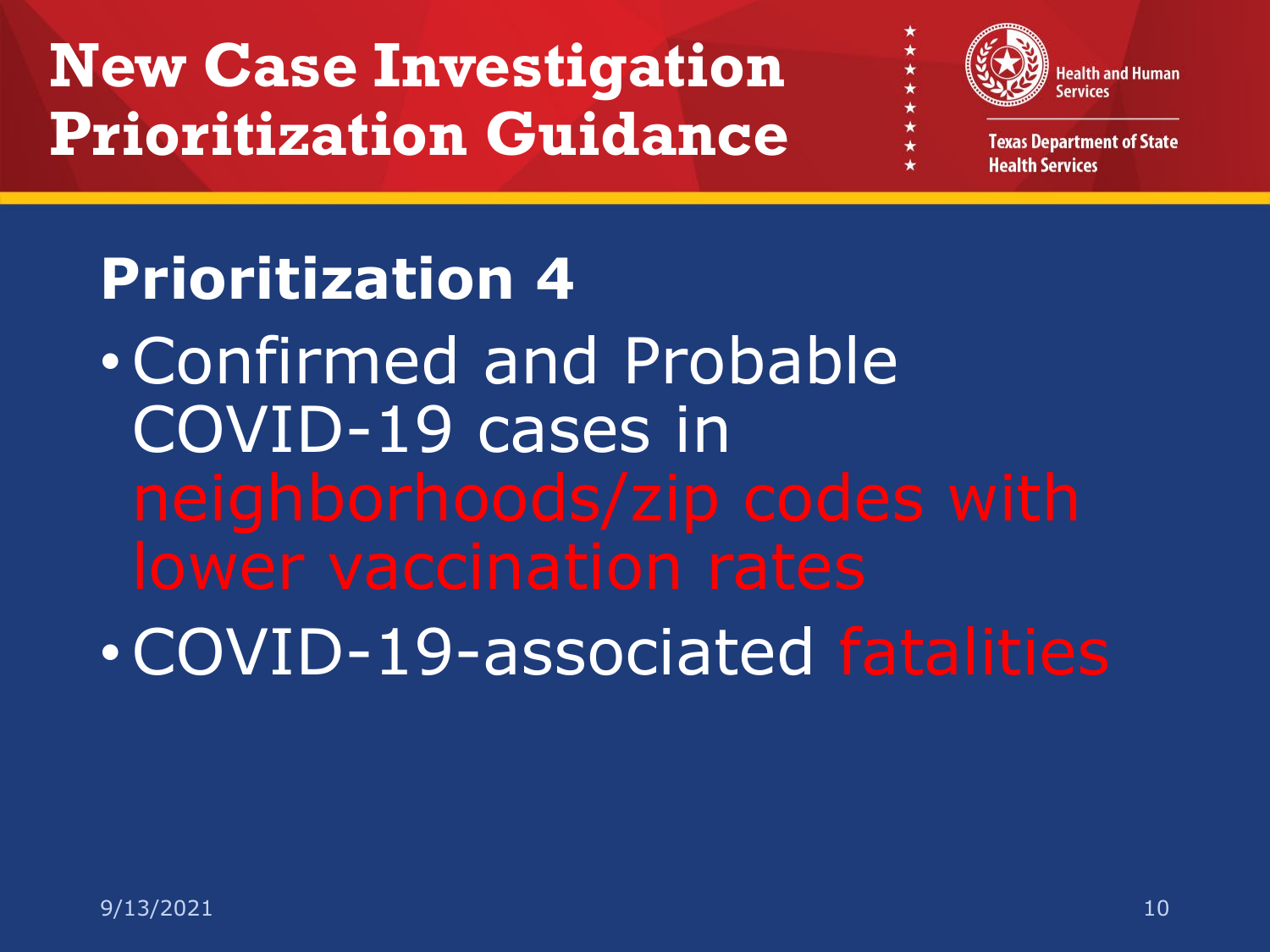

**Health Services** 

## **Prioritization 5**

•Confirmed and Probable COVID-19 cases that do not meet any of the above categories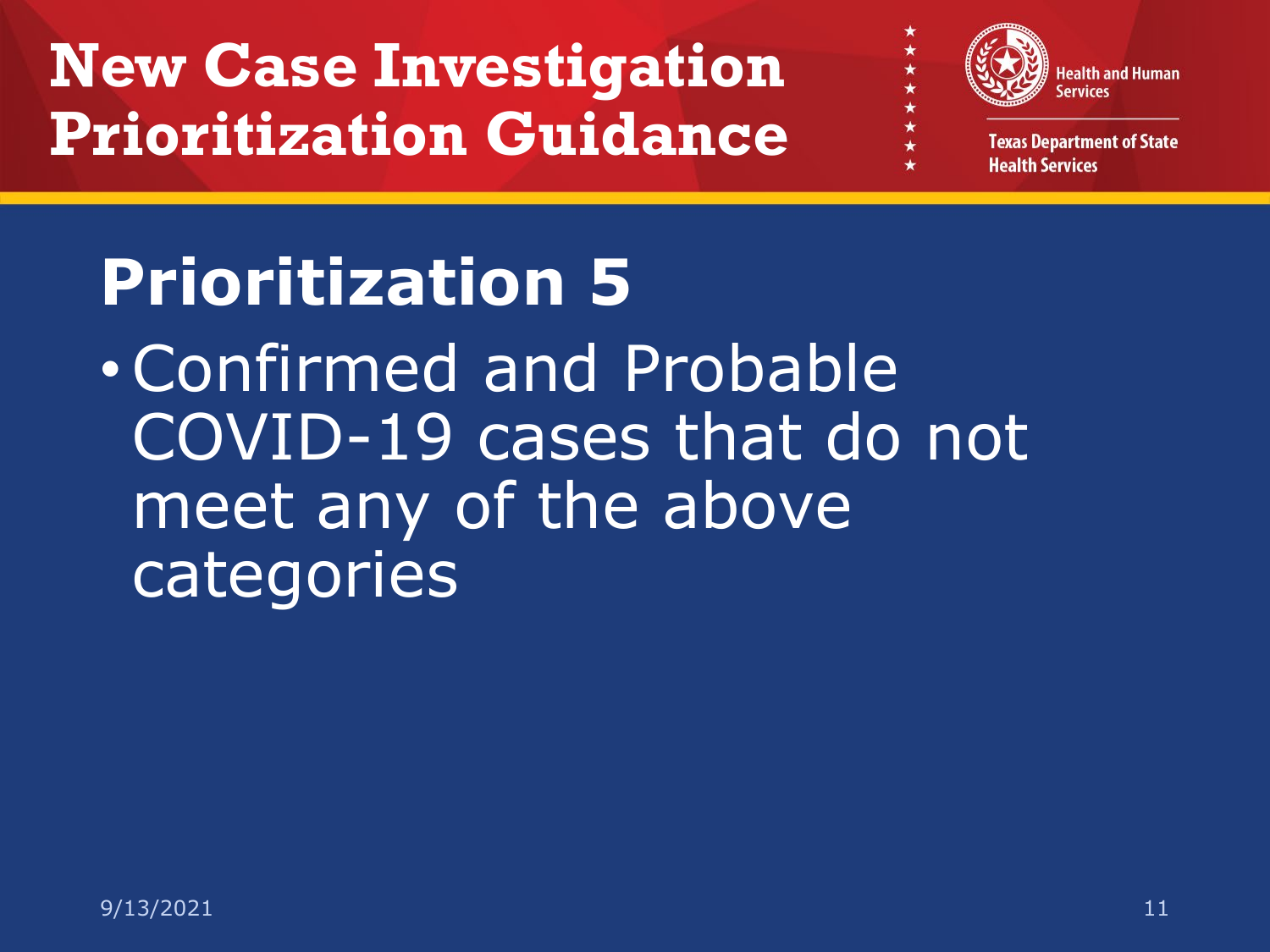

**Texas Department of State Health Services** 

**Priority 1- Outbreaks in vulnerable populations/facilities and hospitalized cases**

 $\star$ 

**Priority 2- Outbreaks in nonvulnerable pops/facilities**

**Priority 3- Vaccine breakthrough, Variants of concern, and Reinfection** 

**Priority 4- Cases in Neighborhoods/Zip codes w low vaccination rates and Fatalities**

**Priority 5- All remaining confirmed and probable cases**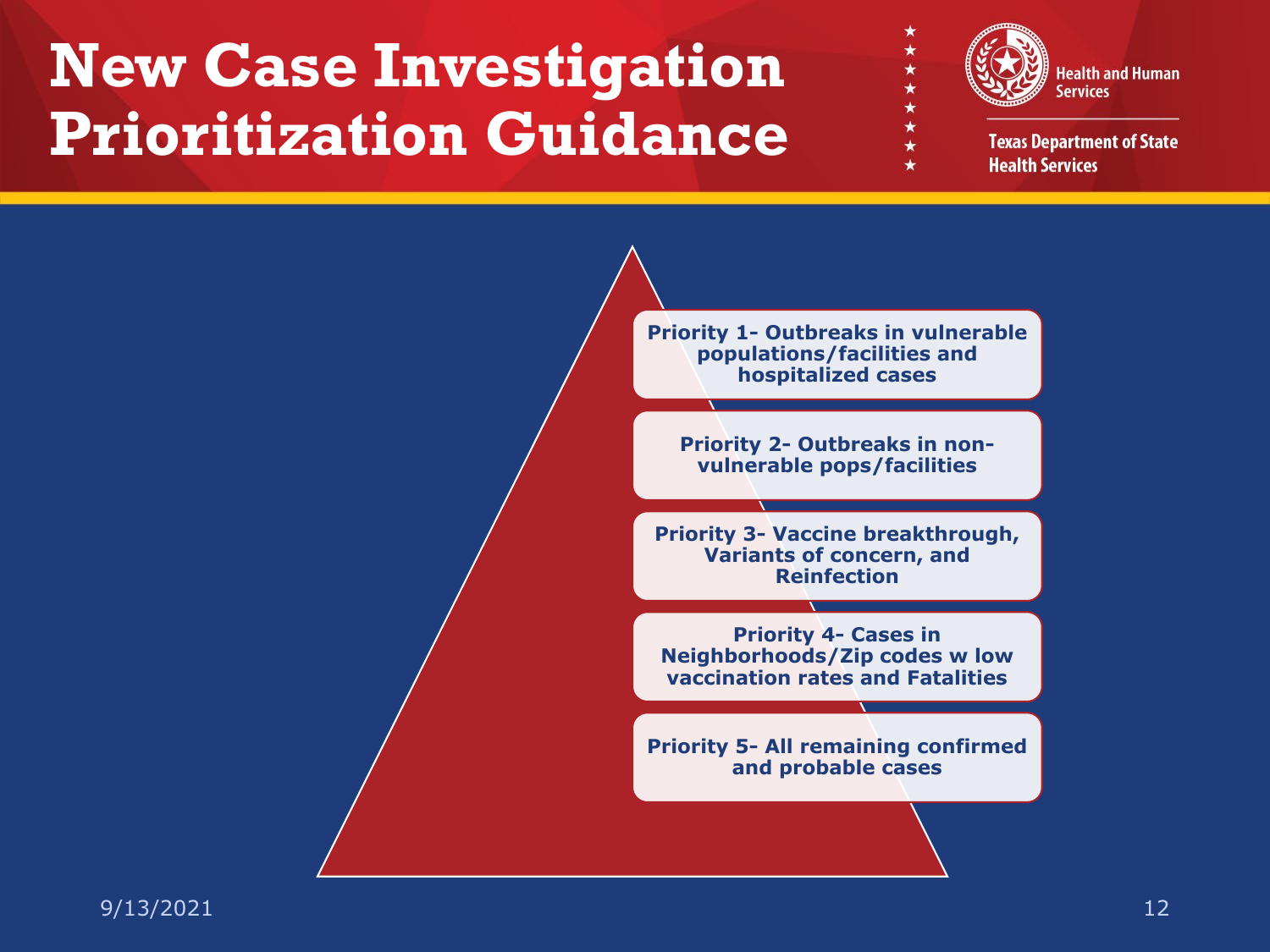## **Workflow Decision Support (coming Nov 1)**



**Texas Department of State Health Services** 

#### COVID-19 Electronic Lab Report (ELR) to Routine Case Investigation **Automation Process Overview**

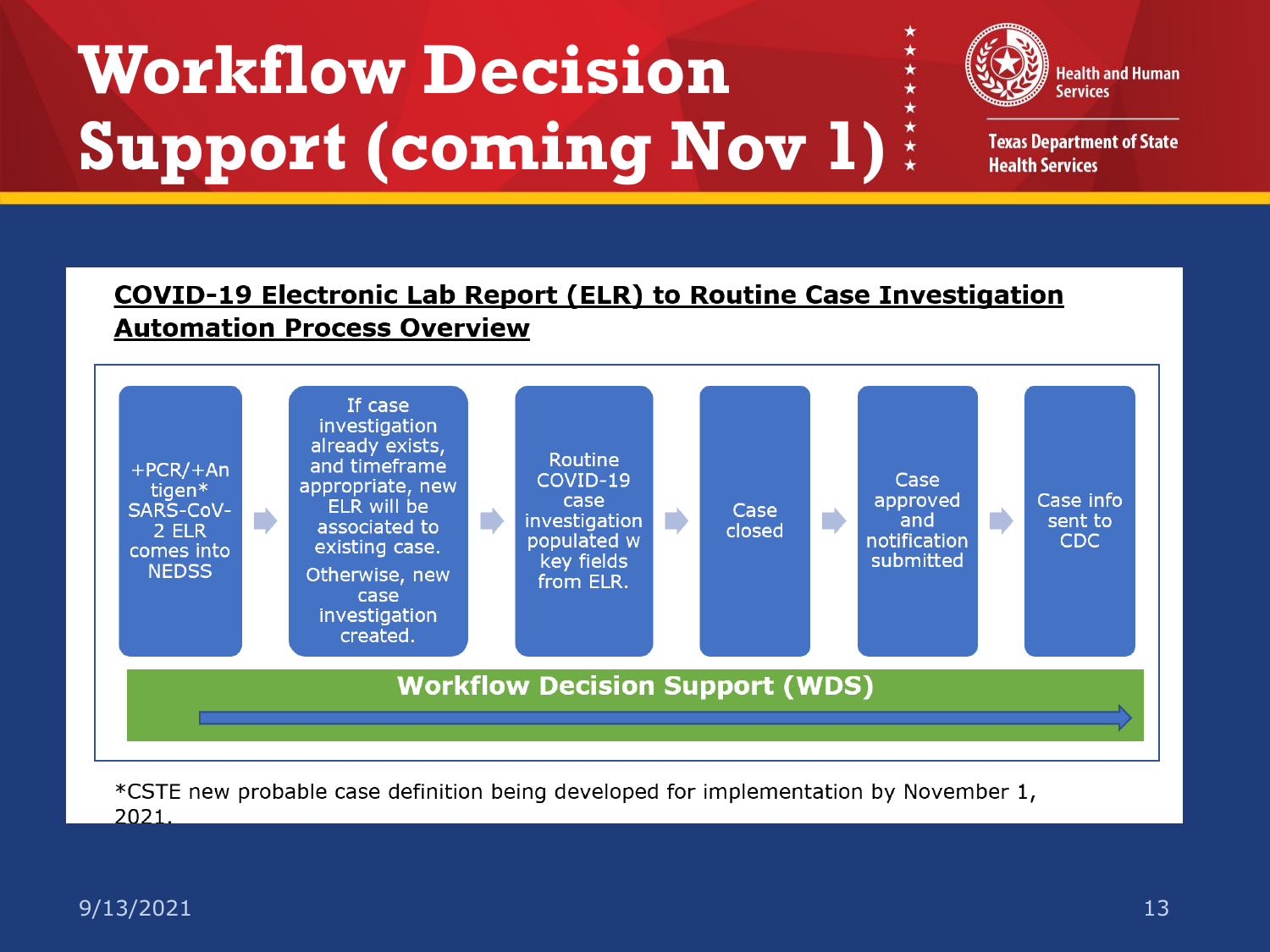## **Contact Info**



**Texas Department of State Health Services** 

### For questions on

• COVID-19 case investigations or other epidemiology and surveillance related questions

EAIDU-

[Coronavirus@dshs.texas.gov](mailto:Coronavirus-EAIDU@dshs.texas.gov)

• NEDSS [NEDSS@dshs.texas.gov](mailto:NEDSS@dshs.texas.gov)